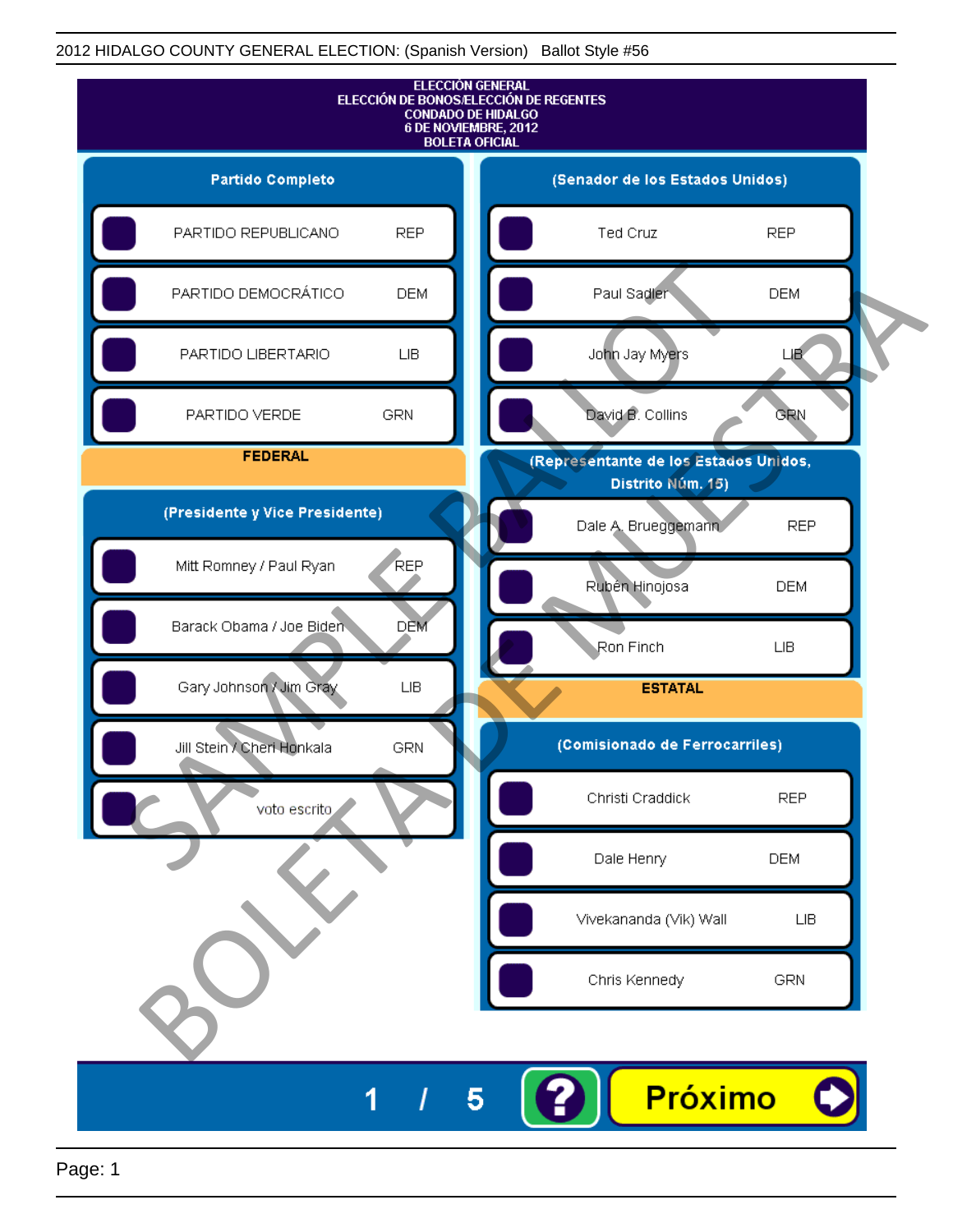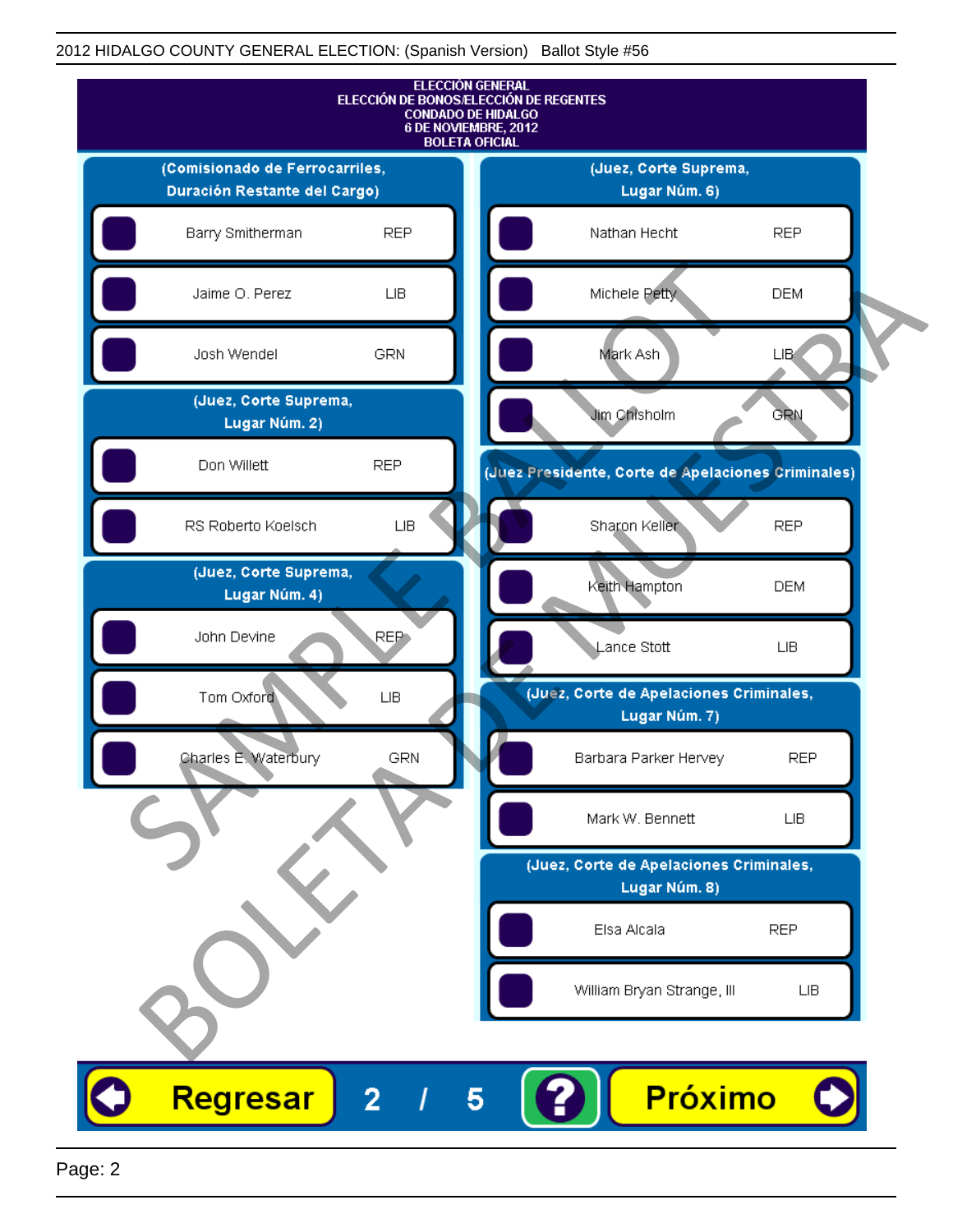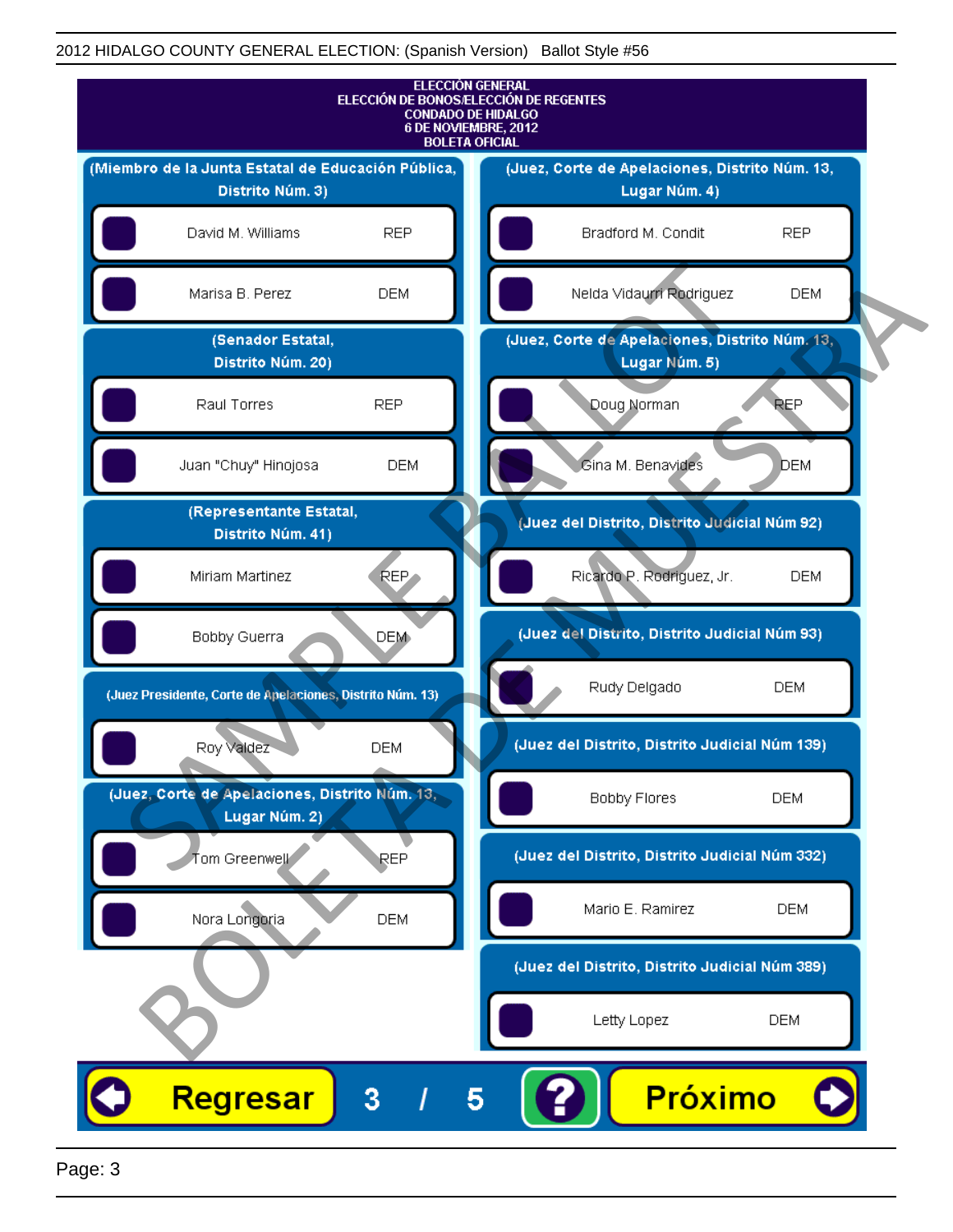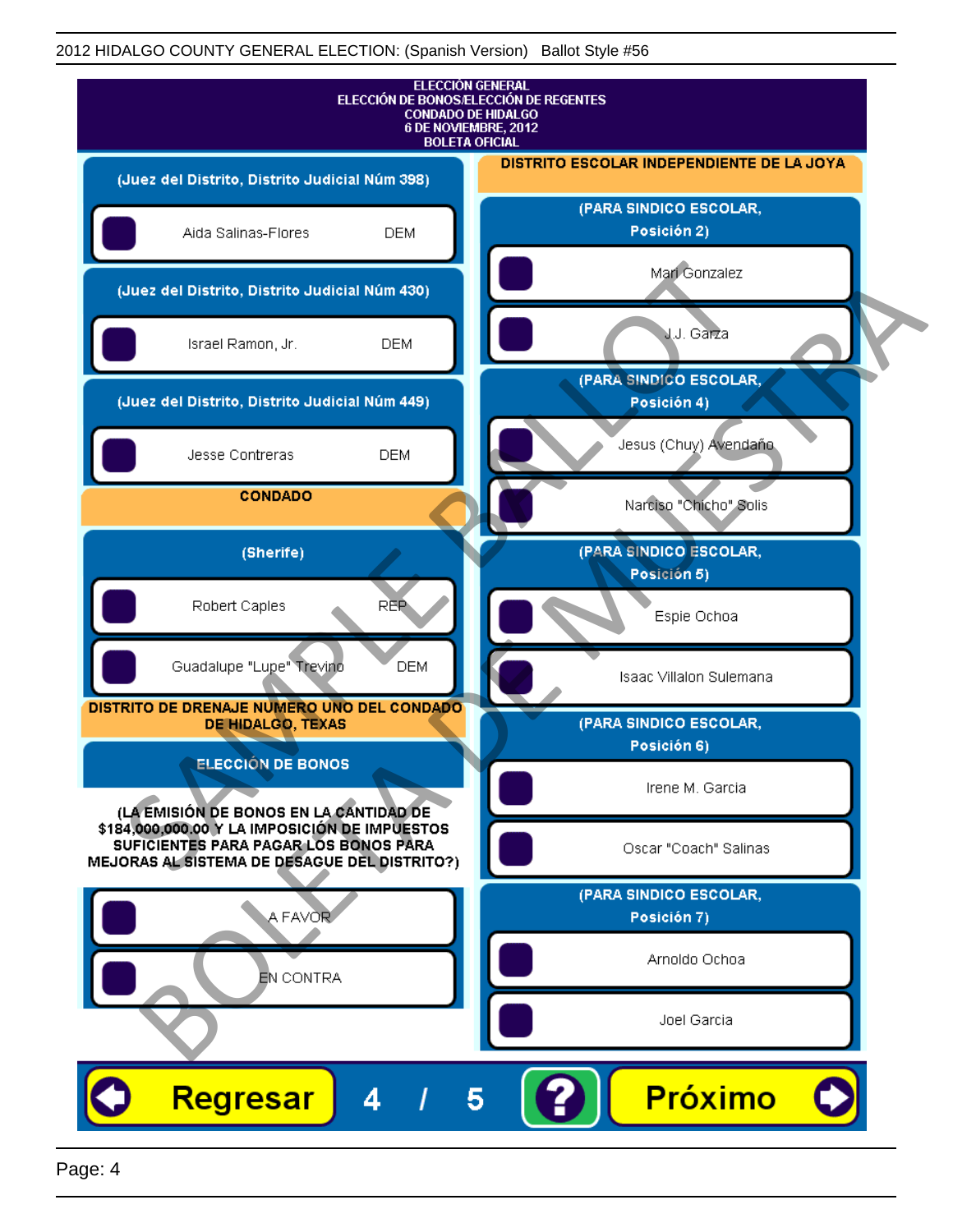# **ELECCIÓN GENERAL** ELECCIÓN DE BONOSÆLECCIÓN DE REGENTES<br>CONDADO DE HIDALGO<br>6 DE NOVIEMBRE, 2012 **BOLETA OFICIAL CANDIDATO SIN CONTENDIENTE DECLARADO ELECTO** (Juez, Corte de Ley del Condado, Núm. 7) Sergio Valdez (DEM) (Asesor-Colector de Impuestos del Condado) Fallo Fall Willdrea, J.I. (DEM)<br>
Consistionado el Condado, Precincto Núm. 1)<br>
A.C. Cuellar Jr. (DEM)<br>
Ullez de Paz, Precinto Núm. 1)<br>
Juez de Paz, Precinto Núm. 1, Lugar Núm. 1)<br>
Gilberto Sentr (DEM)<br>
Robert M. "Bobby" Con misionado del Condiado, Precincto Núm. 1)<br>
Andro del Condiado, Precincto Núm. 3)<br>
ez de Paz, Precinto Núm. 21<br>
algo M. Picer Lo Saerz, (CIEM)<br>
algo M. Picer Lo Saerz, (CIEM)<br>
algo M. Picer Lo Saerz, (CIEM)<br>
ez de Paz, Prec Revisar Regresar 5 5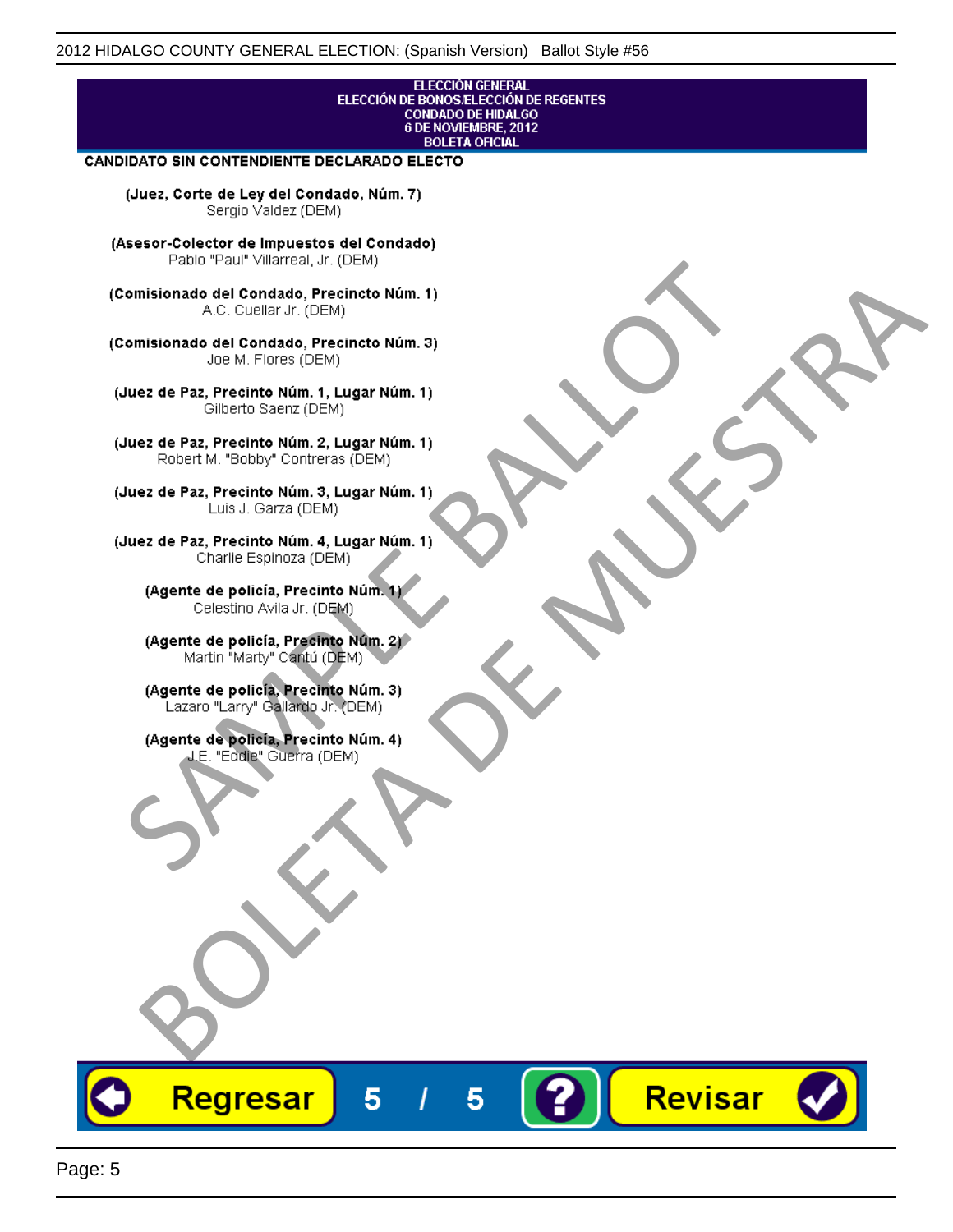Presione el nombre del candidato o el título de la contienda para volver a la contienda.

El botón Votar se iluminará

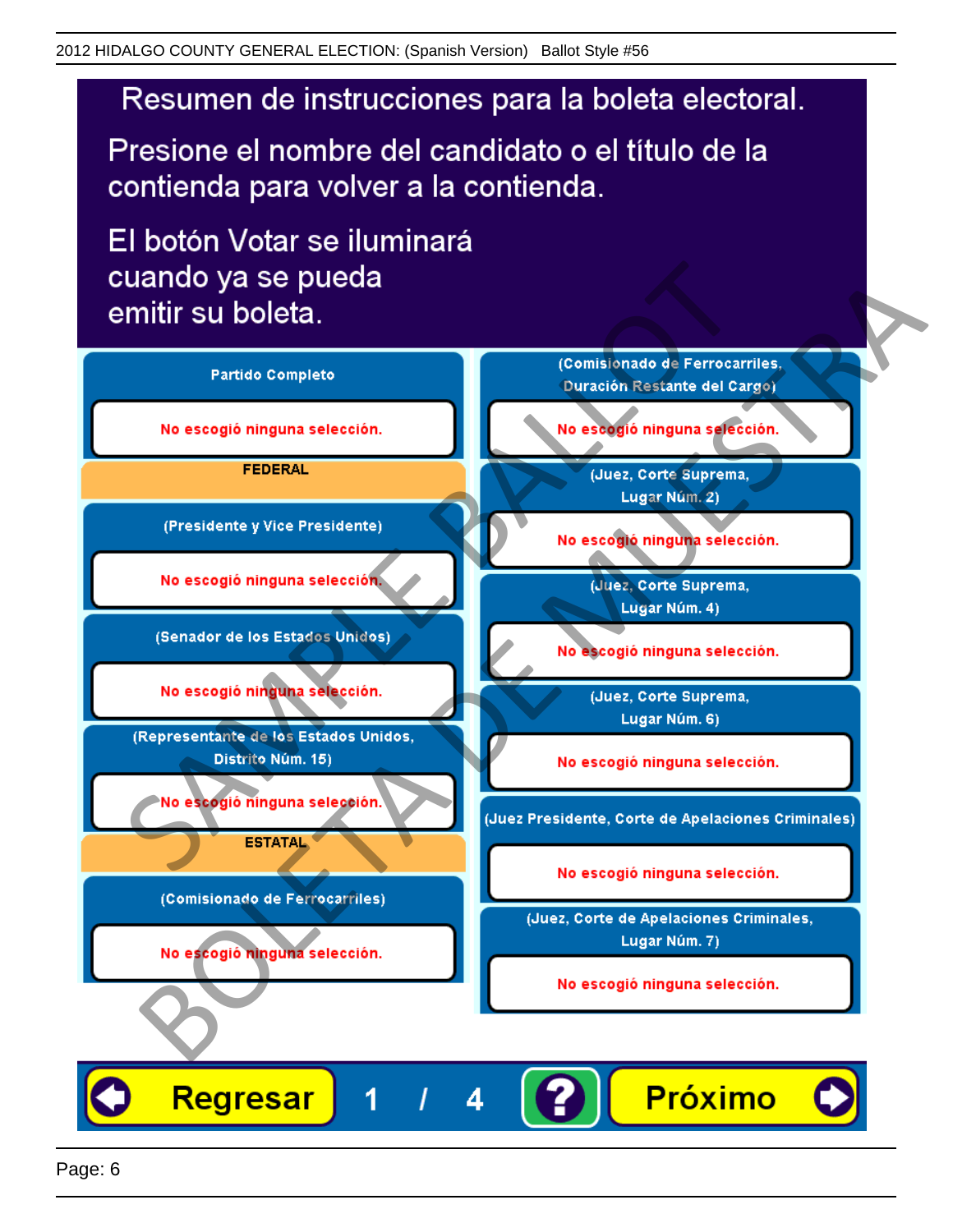Presione el nombre del candidato o el título de la contienda para volver a la contienda.

El botón Votar se iluminará



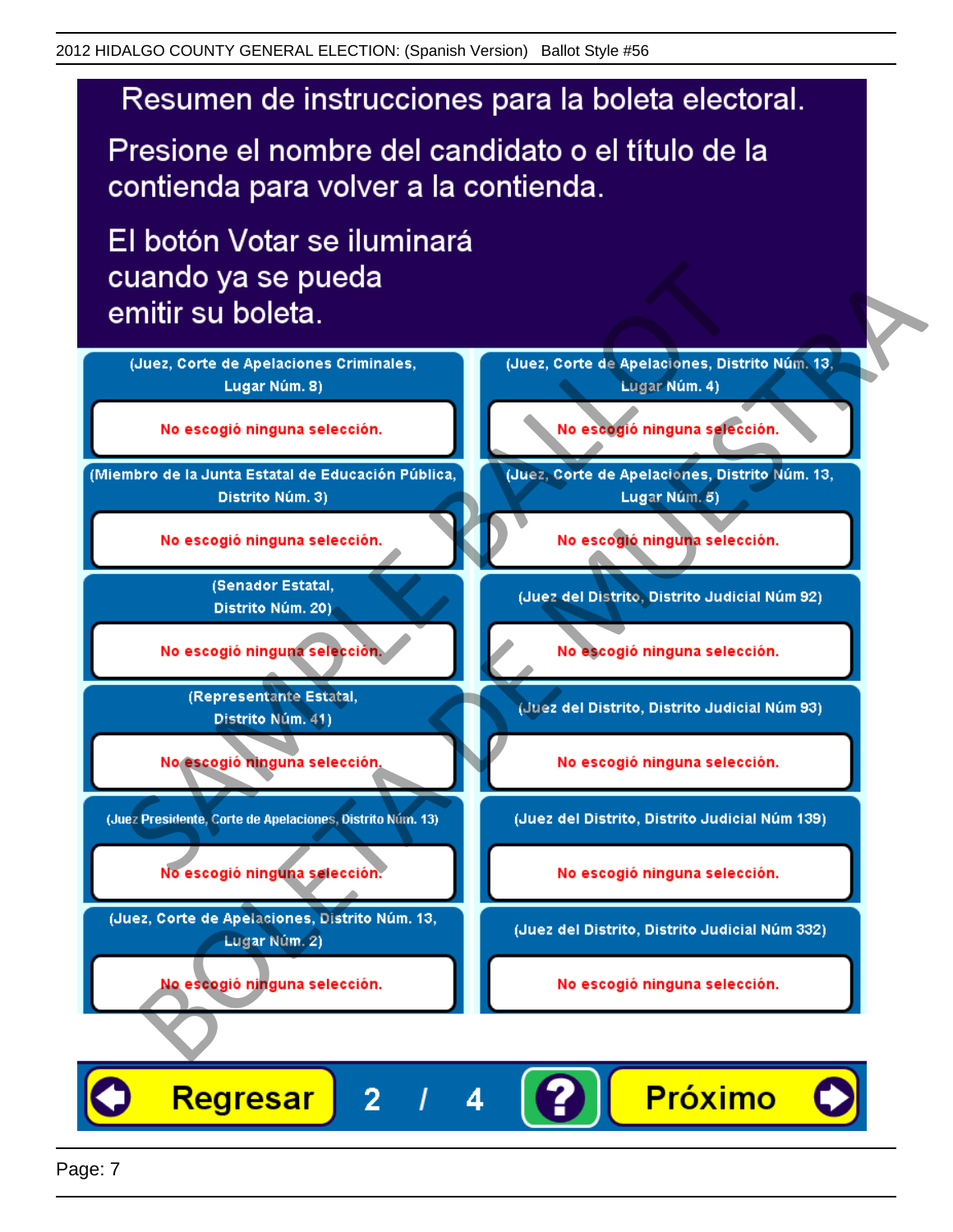Presione el nombre del candidato o el título de la contienda para volver a la contienda.

El botón Votar se iluminará